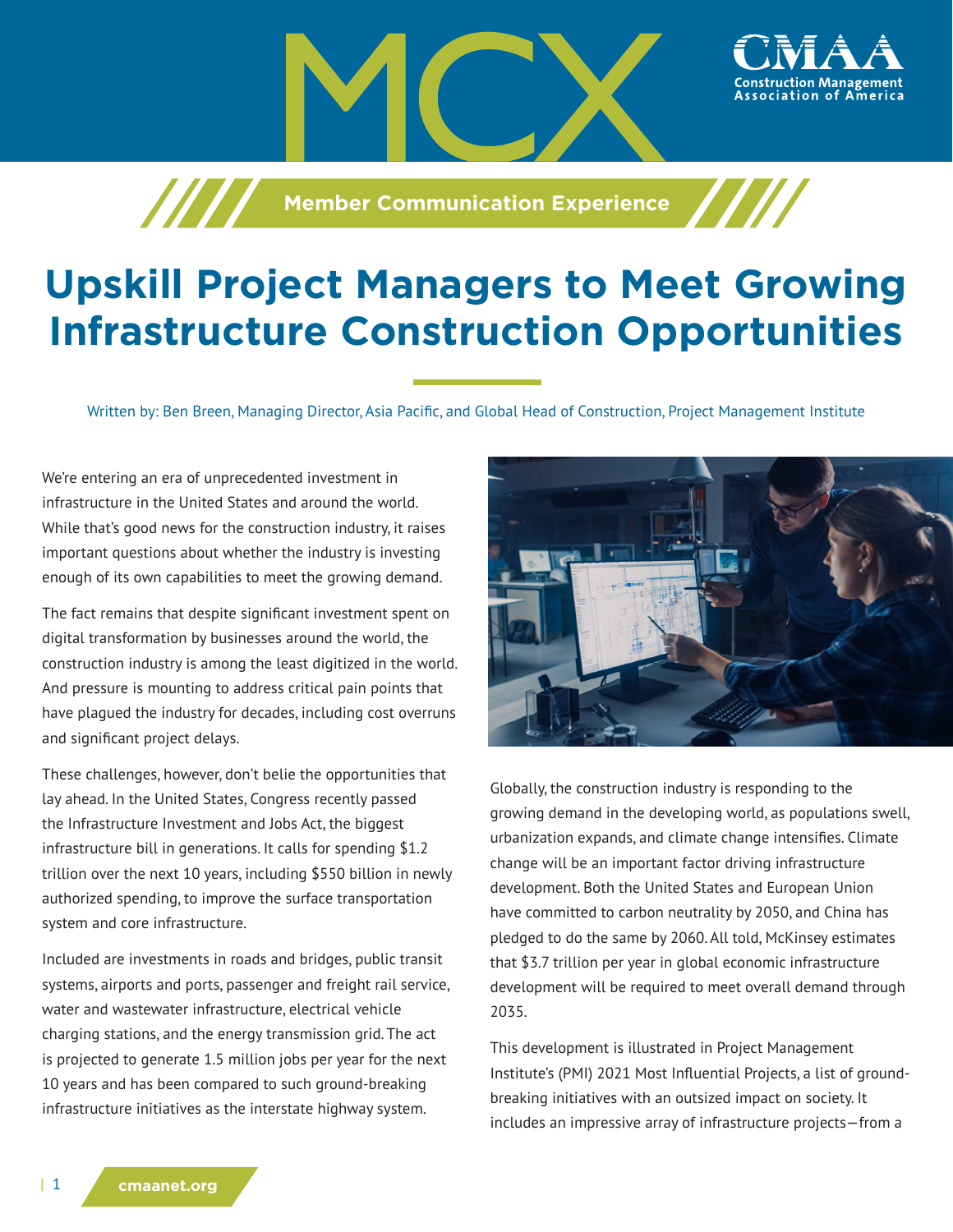new underground rail system in Mumbai to a vast flood control system in Venice to a new expressway in Nairobi.

All this growth, however, is placing significant strains on the industry. Skilled labor shortages have become a major issue in several markets. According to PMI's 2021 Talent Gap report, more than 61 million project management positions in manufacturing and construction will be needed by 2030, a 13% increase over 2019. Part of this demand is being driven by retirements—NCCER found 41% of the current U.S. construction workforce is expected to retire by 2031.

But staffing isn't the only challenge. As noted, the construction industry is one of the least digitized industries and has also lagged in productivity and R&D investment. A 2020 IDC survey of 835 construction firms across 12 countries reports that only 13% of construction firms are well on their way to digitizing operations, and 6 in 10 (58%) remain in early stages of digitization.

What can be done to address these challenges?

The first order of business is to embrace technology. That's already happening to some extent, as construction organizations experiment with AI, drones, and robotics, as well as mobile apps and cloud storage. But there are a range of other technologies that hold enormous potential. These include high-definition surveying and geolocation, 5-G building information modeling, and the Internet of Things.

Adopting and deploying these technologies will require more tech-savvy construction teams and a commitment to upskill employees.